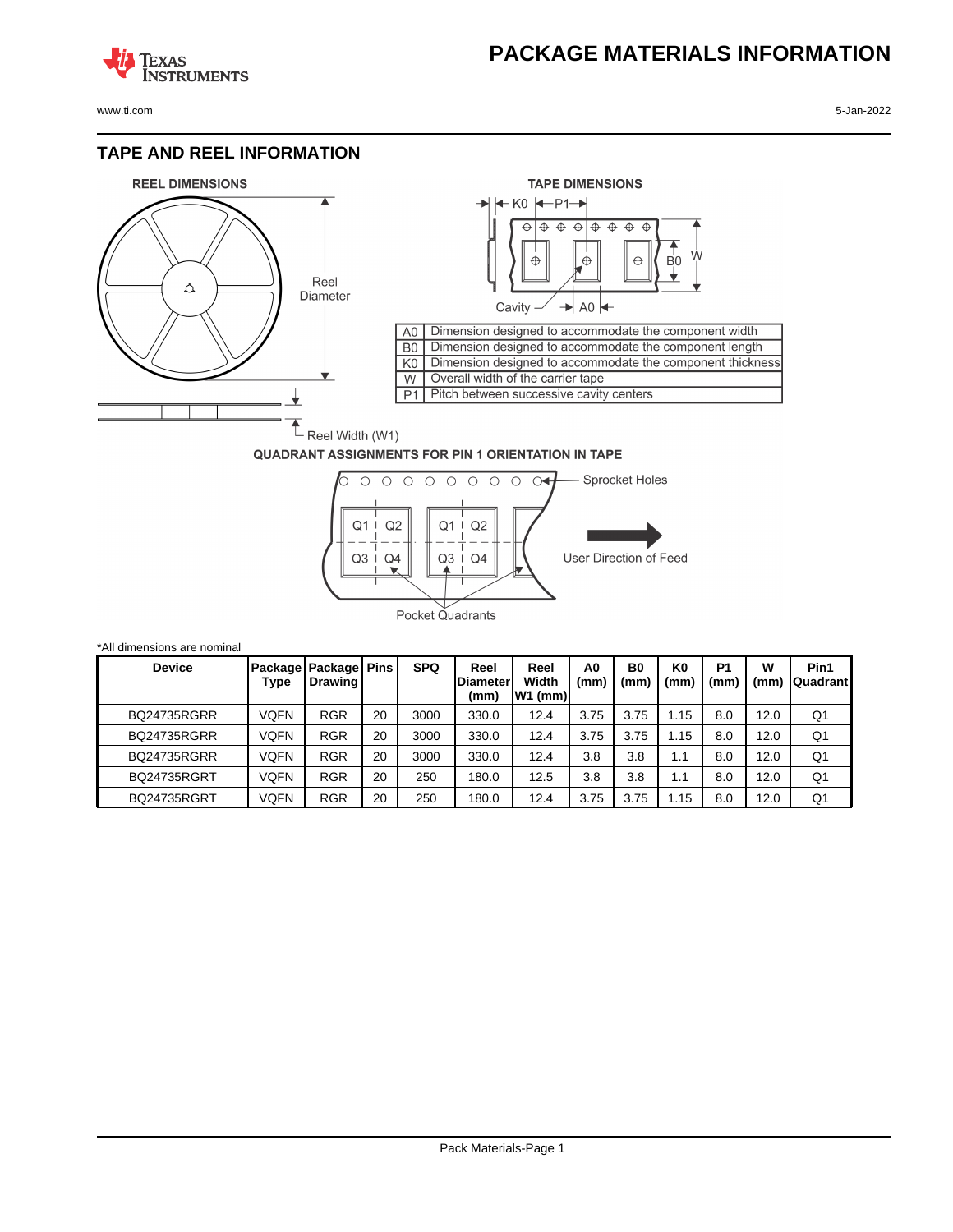

www.ti.com 5-Jan-2022

# **PACKAGE MATERIALS INFORMATION**



\*All dimensions are nominal

| <b>Device</b>      | Package Type | <b>Package Drawing</b> | <b>Pins</b> | <b>SPQ</b> | Length (mm) | Width (mm) | Height (mm) |
|--------------------|--------------|------------------------|-------------|------------|-------------|------------|-------------|
| <b>BO24735RGRR</b> | VOFN         | <b>RGR</b>             | 20          | 3000       | 552.0       | 367.0      | 36.0        |
| <b>BO24735RGRR</b> | VOFN         | <b>RGR</b>             | 20          | 3000       | 367.0       | 367.0      | 35.0        |
| <b>BO24735RGRR</b> | VOFN         | <b>RGR</b>             | 20          | 3000       | 338.0       | 355.0      | 50.0        |
| <b>BQ24735RGRT</b> | VOFN         | <b>RGR</b>             | 20          | 250        | 338.0       | 355.0      | 50.0        |
| <b>BQ24735RGRT</b> | VOFN         | <b>RGR</b>             | 20          | 250        | 552.0       | 185.0      | 36.0        |